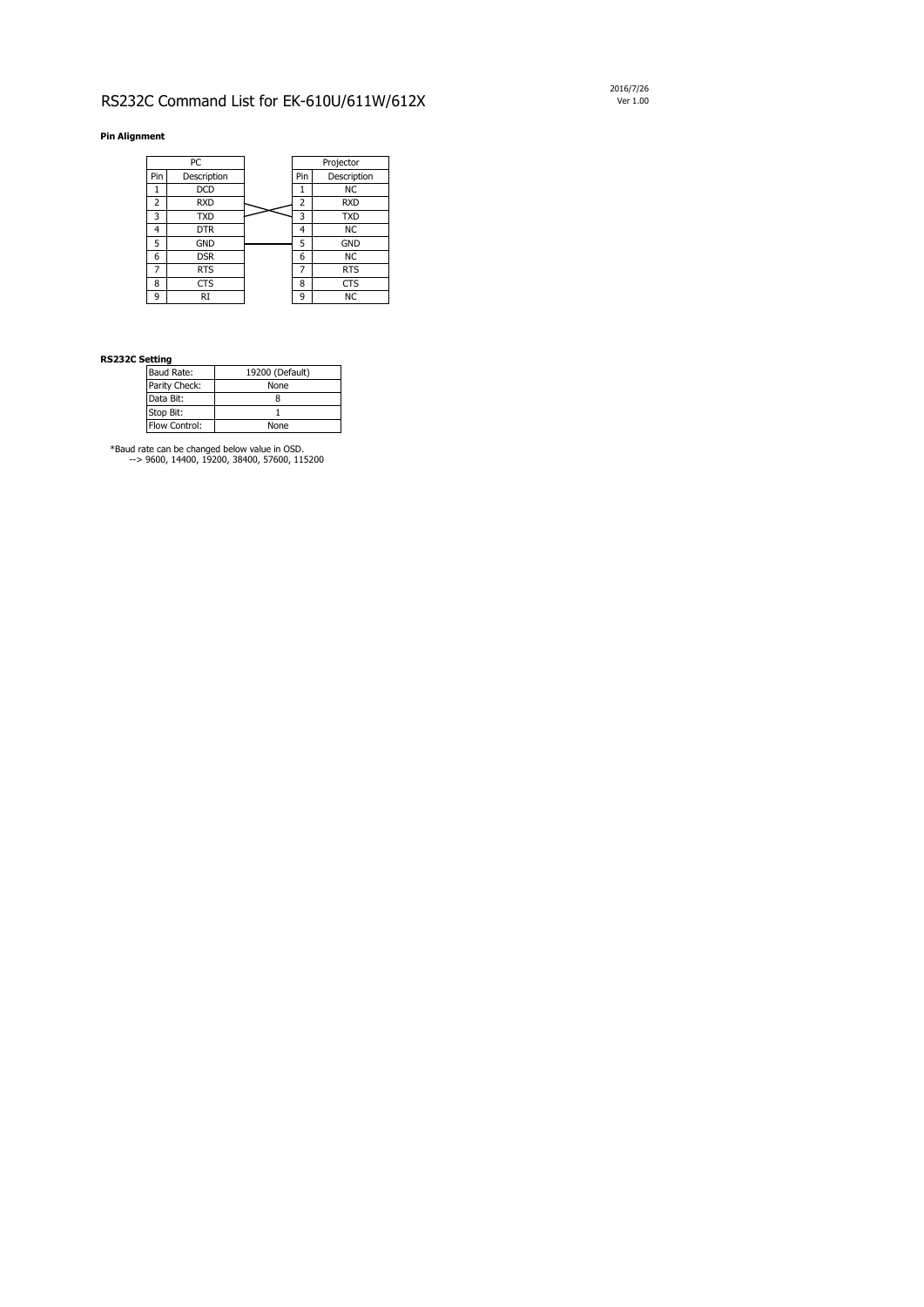|          |               | Standard           | <b>Expand Format</b> |                             |              | <b>Note</b>                                                                                            |
|----------|---------------|--------------------|----------------------|-----------------------------|--------------|--------------------------------------------------------------------------------------------------------|
| Category | Item          | Format<br>Commands | Commands             | Parameter $(%1=)$           | Reply        |                                                                                                        |
|          |               |                    |                      |                             |              | Presentation                                                                                           |
|          |               |                    |                      | 2<br>3                      |              | Video<br><b>Bright</b>                                                                                 |
|          |               |                    | CF_IMAGE_%1          | 4                           |              | 2D High Speed                                                                                          |
|          | $1 - 1$       |                    |                      | 5<br>6                      |              | 3D<br><b>User</b>                                                                                      |
|          |               |                    | CF_IMAGE_SAVE        |                             |              | Save to User                                                                                           |
|          |               |                    | CR_IMAGE             |                             | $1 \sim 6$   | Check Display Mode setting<br>(1:Presentation, 2:Video, 3:Bright,                                      |
|          |               |                    |                      |                             |              | 4:2D High Speed, 5:3D, 6:User)                                                                         |
|          |               |                    |                      | $0 \sim 100$                |              | Set Bright Value ( $0 \sim 100$ )                                                                      |
|          | $1 - 2$       |                    | CF BRIGHT %1         | UP<br><b>DN</b>             |              | Increase setting value $(+1)$ from current setting<br>Decrease setting value (-1) from current setting |
|          |               |                    | CR_BRIGHT            |                             | $0 \sim 100$ | <b>Check Bright Value</b>                                                                              |
|          |               |                    | CF_CONT_%1           | $0 \sim 100$<br><b>UP</b>   |              | Set Contrast Value ( $0 \sim 100$ )<br>Increase setting value $(+1)$ from current setting              |
|          | $1 - 3$       |                    |                      | <b>DN</b>                   |              | Decrease setting value (-1) from current setting                                                       |
|          |               |                    | CR_CONT              | $0 \sim 4$                  | $0 \sim 100$ | <b>Check Contrast Value</b><br>Set Sharp Value (0 $\sim$ 4)                                            |
|          | $1 - 4$       |                    | CF_SHARP_%1          | <b>UP</b>                   |              | Increase setting value $(+1)$ from current setting                                                     |
|          |               |                    | CR_SHARP             | <b>DN</b>                   | $0 \sim 4$   | Decrease setting value (-1) from current setting<br><b>Check Sharp Value</b>                           |
|          |               |                    |                      | $0 \sim 100$                |              | Set Color Value ( $0 \sim 100$ )                                                                       |
|          | $1 - 5$       |                    | CF_COLOR_%1          | <b>UP</b>                   |              | Increase setting value $(+1)$ from current setting                                                     |
|          |               |                    | CR_COLOR             | <b>DN</b>                   | $0 \sim 100$ | Decrease setting value (-1) from current setting<br>Check Color Value                                  |
|          |               |                    |                      | $0 \sim 100$                |              |                                                                                                        |
|          | $1-6$         |                    | CF_TINT_%1           | UP<br>DN                    |              | Increase setting value $(+1)$ from current setting<br>Decrease setting value (-1) from current setting |
|          |               |                    | CR_TINT              |                             | $0 \sim 100$ | <b>Check Tint Value</b>                                                                                |
|          |               |                    |                      | $0 \sim 100$<br><b>UP</b>   |              |                                                                                                        |
|          | $1 - 7$       |                    | CF_PHASE_%1          | <b>DN</b>                   |              | Increase setting value $(+1)$ from current setting<br>Decrease setting value (-1) from current setting |
|          |               |                    | CR_PHASE             |                             | $0 \sim 100$ | <b>Check Phase Value</b>                                                                               |
|          |               |                    | CF_FREQ_%1           | $0 \sim 100$<br><b>UP</b>   |              | Increase setting value $(+1)$ from current setting                                                     |
|          | $1 - 8$       |                    |                      | <b>DN</b>                   |              | Decrease setting value (-1) from current setting                                                       |
|          |               |                    | CR_FREQ              | $0 \sim 100$                | $0 \sim 100$ | <b>Check Frequency Value</b>                                                                           |
|          | $1 - 9$       |                    | CF_HPOS_%1           | <b>UP</b>                   |              | Increase setting value $(+1)$ from current setting                                                     |
|          |               |                    |                      | <b>DN</b>                   | $0 \sim 100$ | Decrease setting value (-1) from current setting                                                       |
|          |               |                    | CR HPOS              | $0 \sim 100$                |              | <b>Check Horizontal Position Value</b>                                                                 |
|          | $1 - 10$      |                    | CF_VPOS_%1           | <b>UP</b>                   |              | Increase setting value $(+1)$ from current setting                                                     |
|          |               |                    | CR_VPOS              | <b>DN</b>                   | $0 \sim 100$ | Decrease setting value (-1) from current setting<br>Check Vertical Position Value                      |
|          | $1 - 11$      | C89                |                      |                             |              | <b>Execute Auto Image</b>                                                                              |
|          | $1 - 12 - 1$  |                    | CF_3D-MODE_%1        | $\mathbf 0$<br>$\mathbf{1}$ |              | Off<br>On                                                                                              |
|          |               |                    | CR 3D-Mode           |                             | $0 \sim 1$   | Check 3D Mode setting                                                                                  |
|          | $1 - 12 - 2$  |                    | CF 3D-INVERT         | $\mathbf 0$                 |              | <b>Execute 3D-Invert</b><br>Off                                                                        |
|          | $1 - 13 - 1$  |                    | CF_CM_%1             | $\mathbf{1}$                |              | <b>On</b>                                                                                              |
|          |               |                    | CR_CM                |                             | $0 \sim 1$   | <b>Check HSG Enable setting</b>                                                                        |
|          | $1 - 13 - 2$  |                    | CF_CMAUTOTESTPAT_%1  | $\mathbf 0$<br>$\mathbf{1}$ |              | Off<br>On                                                                                              |
|          |               |                    | CR_CMAUTOTESTPAT     |                             | $0 \sim 1$   | <b>Check Auto Test Pattern setting</b>                                                                 |
|          |               |                    | CF CM RH %1          | $0 \sim 254$<br><b>UP</b>   |              | Set Red Hue Value ( $0 \sim 254$ )<br>Increase setting value $(+1)$ from current setting               |
|          | $1 - 13 - 3$  |                    |                      | <b>DN</b>                   |              | Decrease setting value (-1) from current setting                                                       |
|          |               |                    | CR_CM_RH             | $0 \sim 254$                | $0 \sim 254$ | Check Red Hue Value<br>Set Red Hue Value (0 $\sim$ 254)                                                |
|          |               |                    | CF_CM_RS_%1          | <b>UP</b>                   |              | Increase setting value $(+1)$ from current setting                                                     |
|          | $1 - 13 - 4$  |                    |                      | <b>DN</b>                   |              | Decrease setting value (-1) from current setting                                                       |
|          |               |                    | CR_CM_RS             | $0 \sim 254$                | $0 \sim 254$ | <b>Check Red Saturant Value</b><br>Set Red Gain Value ( $0 \sim 254$ )                                 |
|          | $1 - 13 - 5$  |                    | CF_CM_RG_%1          | <b>UP</b>                   |              | Increase setting value $(+1)$ from current setting                                                     |
|          |               |                    | CR_CM_RG             | <b>DN</b>                   | $0 \sim 254$ | Decrease setting value (-1) from current setting<br>Check Red Gain Value                               |
|          |               |                    |                      | $0 \sim 254$                |              | Set Green Hue Value ( $0 \sim 254$ )                                                                   |
|          | $1 - 13 - 6$  |                    | CF_CM_GH_%1          | <b>UP</b><br><b>DN</b>      |              | Increase setting value $(+1)$ from current setting<br>Decrease setting value (-1) from current setting |
|          |               |                    | CR_CM_GH             |                             | $0 \sim 254$ | Check Green Hue Value                                                                                  |
|          |               |                    |                      | $0 \sim 254$                |              | Set Green Saturant Value ( $0 \sim 254$ )                                                              |
|          | $1 - 13 - 7$  |                    | CF_CM_GS_%1          | <b>UP</b><br><b>DN</b>      |              | Increase setting value $(+1)$ from current setting<br>Decrease setting value (-1) from current setting |
|          |               |                    | CR_CM_GS             |                             | $0 \sim 254$ | Check Green Saturant Value                                                                             |
|          |               |                    | CF_CM_GG_%1          | $0 \sim 254$<br><b>UP</b>   |              | Set Green Gain Value ( $0 \sim 254$ )<br>Increase setting value (+1) from current setting              |
|          | $1 - 13 - 8$  |                    |                      | <b>DN</b>                   |              | Decrease setting value (-1) from current setting                                                       |
|          |               |                    | CR_CM_GG             | $0 \sim 254$                | $0 \sim 254$ | <b>Check Green Gain Value</b><br>Set Blue Hue Value ( $0 \sim 254$ )                                   |
|          | $1 - 13 - 9$  |                    | CF_CM_BH_%1          | <b>UP</b>                   |              | Increase setting value $(+1)$ from current setting                                                     |
|          |               |                    |                      | <b>DN</b>                   |              | Decrease setting value (-1) from current setting                                                       |
|          |               |                    | CR_CM_BH             | $0 \sim 254$                | $0 \sim 254$ | <b>Check Blue Hue Value</b><br>Set Blue Saturant Value ( $0 \sim 254$ )                                |
|          | $1 - 13 - 10$ |                    | CF_CM_BS_%1          | <b>UP</b>                   |              | Increase setting value $(+1)$ from current setting                                                     |
|          |               |                    | CR_CM_BS             | <b>DN</b>                   | $0 \sim 254$ | Decrease setting value (-1) from current setting<br><b>Check Blue Saturant Value</b>                   |
|          |               |                    |                      | $0 \sim 254$                |              | Set Blue Gain Value ( $0 \sim 254$ )                                                                   |
|          | $1 - 13 - 11$ |                    | CF_CM_BG_%1          | <b>UP</b><br><b>DN</b>      |              | Increase setting value $(+1)$ from current setting<br>Decrease setting value (-1) from current setting |
|          |               |                    | CR_CM_BG             |                             | $0 \sim 254$ | Check Blue Gain Value                                                                                  |

## **RS232C Command List for EK-610U/611W/612X**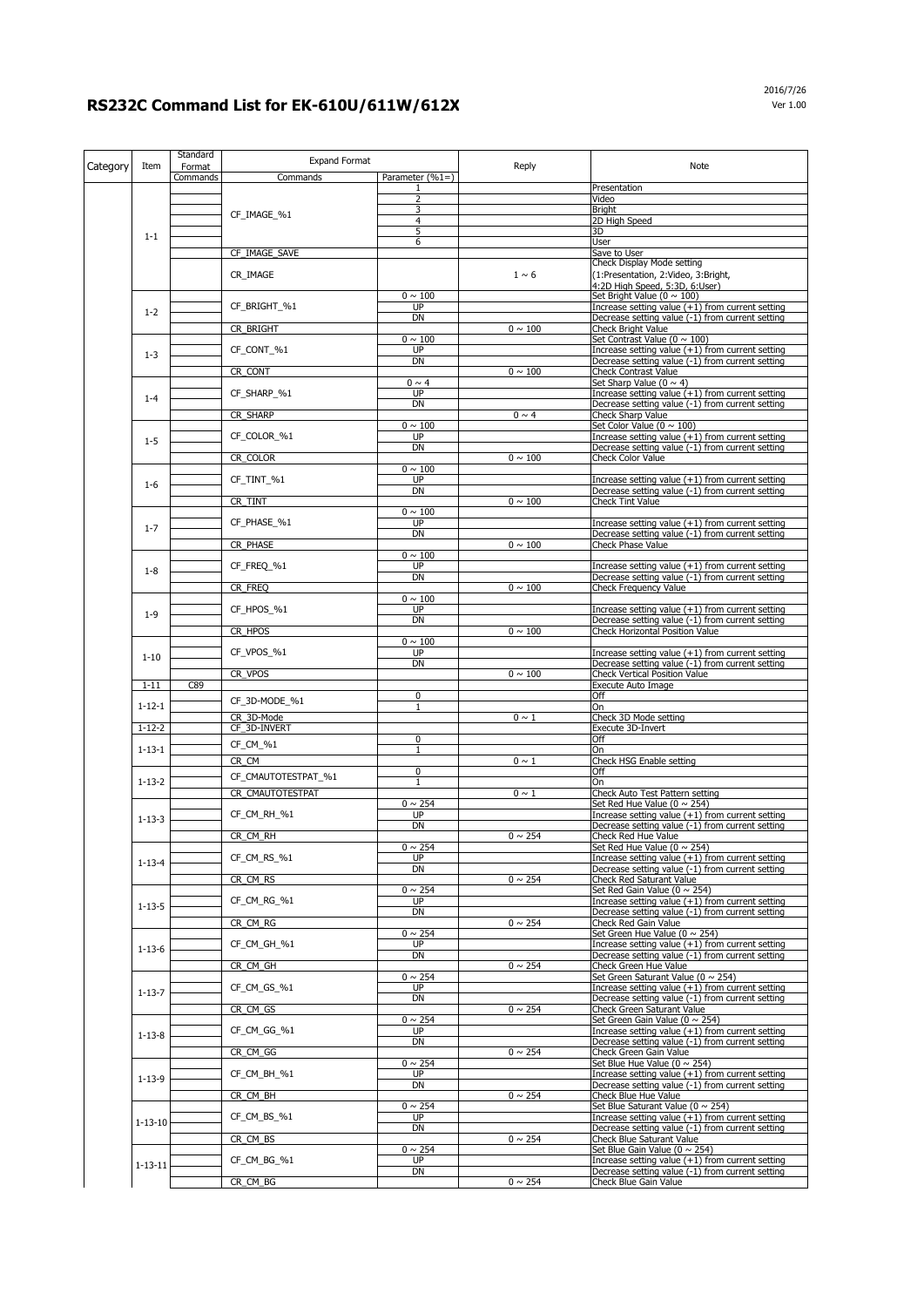|                  |                                       | $0 \sim 254$              |              | Set Cyan Hue Value ( $0 \sim 254$ )                                                                                                                                                                                                                                                                                                                                                      |
|------------------|---------------------------------------|---------------------------|--------------|------------------------------------------------------------------------------------------------------------------------------------------------------------------------------------------------------------------------------------------------------------------------------------------------------------------------------------------------------------------------------------------|
|                  | CF_CM_CH_%1                           | <b>UP</b>                 |              | Increase setting value $(+1)$ from current setting                                                                                                                                                                                                                                                                                                                                       |
| $1 - 13 - 12$    |                                       | <b>DN</b>                 |              | Decrease setting value (-1) from current setting                                                                                                                                                                                                                                                                                                                                         |
| <b>PICTURE</b>   | CR_CM_CH                              |                           | $0 \sim 254$ | <b>Check Cyan Hue Value</b>                                                                                                                                                                                                                                                                                                                                                              |
|                  |                                       | $0 \sim 254$              |              | Set Cyan Saturant Value ( $0 \sim 254$ )                                                                                                                                                                                                                                                                                                                                                 |
|                  | CF_CM_CS_%1                           | <b>UP</b>                 |              | Increase setting value $(+1)$ from current setting                                                                                                                                                                                                                                                                                                                                       |
| $1 - 13 - 13$    |                                       | <b>DN</b>                 |              | Decrease setting value (-1) from current setting                                                                                                                                                                                                                                                                                                                                         |
|                  | CR_CM_CS                              |                           | $0 \sim 254$ | Check Cyan Saturant Value                                                                                                                                                                                                                                                                                                                                                                |
|                  |                                       | $0 \sim 254$              |              | Set Cyan Gain Value ( $0 \sim 254$ )                                                                                                                                                                                                                                                                                                                                                     |
| $1 - 13 - 14$    | CF_CM_CG_%1                           | <b>UP</b>                 |              | Increase setting value $(+1)$ from current setting                                                                                                                                                                                                                                                                                                                                       |
|                  |                                       | <b>DN</b>                 |              | Decrease setting value (-1) from current setting                                                                                                                                                                                                                                                                                                                                         |
|                  | CR_CM_CG                              |                           | $0 \sim 254$ | <b>Check Cyan Gain Value</b>                                                                                                                                                                                                                                                                                                                                                             |
|                  |                                       | $0 \sim 254$              |              | Set Magenta Hue Value ( $0 \sim 254$ )                                                                                                                                                                                                                                                                                                                                                   |
| $1 - 13 - 15$    | CF_CM_MH_%1                           | <b>UP</b>                 |              | Increase setting value $(+1)$ from current setting                                                                                                                                                                                                                                                                                                                                       |
|                  |                                       | <b>DN</b>                 |              | Decrease setting value (-1) from current setting                                                                                                                                                                                                                                                                                                                                         |
|                  | CR_CM_MH                              |                           | $0 \sim 254$ | Check Magenta Hue Value                                                                                                                                                                                                                                                                                                                                                                  |
|                  |                                       | $0 \sim 254$              |              | Set Magenta Saturant Value (0 ~ 254)                                                                                                                                                                                                                                                                                                                                                     |
| $1 - 13 - 16$    | CF_CM_MS_%1                           | <b>UP</b>                 |              | Increase setting value $(+1)$ from current setting                                                                                                                                                                                                                                                                                                                                       |
|                  |                                       | <b>DN</b>                 |              | Decrease setting value (-1) from current setting                                                                                                                                                                                                                                                                                                                                         |
|                  | CR_CM_MS                              |                           | $0 \sim 254$ | <b>Check Magenta Saturant Value</b>                                                                                                                                                                                                                                                                                                                                                      |
|                  |                                       | $0 \sim 254$              |              | Set Magenta Gain Value ( $0 \sim 254$ )                                                                                                                                                                                                                                                                                                                                                  |
| $1 - 13 - 17$    | CF_CM_MG_%1                           | <b>UP</b>                 |              | Increase setting value $(+1)$ from current setting                                                                                                                                                                                                                                                                                                                                       |
|                  |                                       | <b>DN</b>                 |              | Decrease setting value (-1) from current setting                                                                                                                                                                                                                                                                                                                                         |
|                  | CR_CM_MG                              |                           | $0 \sim 254$ | Check Magenta Gain Value                                                                                                                                                                                                                                                                                                                                                                 |
|                  |                                       | $0 \sim 254$              |              | Set Yellow Hue Value ( $0 \sim 254$ )                                                                                                                                                                                                                                                                                                                                                    |
| $1 - 13 - 18$    | CF_CM_YH_%1                           | <b>UP</b>                 |              | Increase setting value $(+1)$ from current setting                                                                                                                                                                                                                                                                                                                                       |
|                  |                                       | <b>DN</b>                 |              | Decrease setting value (-1) from current setting                                                                                                                                                                                                                                                                                                                                         |
|                  | CR_CM_YH                              |                           | $0 \sim 254$ | <b>Check Yellow Hue Value</b>                                                                                                                                                                                                                                                                                                                                                            |
|                  |                                       | $0 \sim 254$              |              | Set Yellow Saturant Value ( $0 \sim 254$ )                                                                                                                                                                                                                                                                                                                                               |
| $1 - 13 - 19$    | CF_CM_YS_%1                           | <b>UP</b>                 |              | Increase setting value (+1) from current setting                                                                                                                                                                                                                                                                                                                                         |
|                  |                                       | <b>DN</b>                 |              | Decrease setting value (-1) from current setting                                                                                                                                                                                                                                                                                                                                         |
|                  | CR_CM_YS                              |                           | $0 \sim 254$ | <b>Check Yellow Saturant Value</b>                                                                                                                                                                                                                                                                                                                                                       |
|                  |                                       | $0 \sim 254$              |              | Set Yellow Gain Value ( $0 \sim 254$ )                                                                                                                                                                                                                                                                                                                                                   |
| $1 - 13 - 20$    | CF_CM_YG_%1                           | <b>UP</b>                 |              | Increase setting value $(+1)$ from current setting                                                                                                                                                                                                                                                                                                                                       |
|                  |                                       | <b>DN</b>                 |              | Decrease setting value (-1) from current setting                                                                                                                                                                                                                                                                                                                                         |
|                  | CR_CM_YG                              |                           | $0 \sim 254$ | <b>Check Yellow Gain Value</b>                                                                                                                                                                                                                                                                                                                                                           |
|                  |                                       | $0 \sim 254$              |              | Set White Hue Value ( $0 \sim 254$ )                                                                                                                                                                                                                                                                                                                                                     |
| $1 - 13 - 21$    | CF CM WH %1                           | <b>UP</b>                 |              | Increase setting value $(+1)$ from current setting                                                                                                                                                                                                                                                                                                                                       |
|                  |                                       | <b>DN</b>                 |              | Decrease setting value (-1) from current setting                                                                                                                                                                                                                                                                                                                                         |
|                  | CR_CM_WH                              |                           | $0 \sim 254$ | <b>Check White Hue Value</b>                                                                                                                                                                                                                                                                                                                                                             |
|                  |                                       | $0 \sim 254$              |              | Set White Saturant Value ( $0 \sim 254$ )                                                                                                                                                                                                                                                                                                                                                |
| $1 - 13 - 22$    | CF_CM_WS_%1                           | <b>UP</b>                 |              | Increase setting value $(+1)$ from current setting                                                                                                                                                                                                                                                                                                                                       |
|                  |                                       | <b>DN</b>                 |              | Decrease setting value (-1) from current setting                                                                                                                                                                                                                                                                                                                                         |
|                  | CR_CM_WS                              |                           | $0 \sim 254$ | <b>Check White Saturant Value</b>                                                                                                                                                                                                                                                                                                                                                        |
|                  | CF_CM_WG_%1                           | $0 \sim 254$<br><b>UP</b> |              | Set White Gain Value ( $0 \sim 254$ )                                                                                                                                                                                                                                                                                                                                                    |
| $1 - 13 - 23$    |                                       | <b>DN</b>                 |              | Increase setting value $(+1)$ from current setting                                                                                                                                                                                                                                                                                                                                       |
|                  | CR CM WG                              |                           | $0 \sim 254$ | Decrease setting value (-1) from current setting<br><b>Check White Gain Value</b>                                                                                                                                                                                                                                                                                                        |
| $1 - 13 - 24$    | CF_CMFDEFAULT_RST                     |                           |              | Reset the value of HSG setting                                                                                                                                                                                                                                                                                                                                                           |
|                  |                                       | $0 \sim 100$              |              | Step value size is "10"                                                                                                                                                                                                                                                                                                                                                                  |
|                  | CF_WPEAK_%1                           | <b>UP</b>                 |              | Increase setting value $(+10)$ from current setting                                                                                                                                                                                                                                                                                                                                      |
| $1 - 14 - 1$     |                                       | <b>DN</b>                 |              | Decrease setting value (-10) from current setting                                                                                                                                                                                                                                                                                                                                        |
|                  | CR_WPEAK                              |                           | $0\sim100$   | <b>Check White Peaking Value</b>                                                                                                                                                                                                                                                                                                                                                         |
|                  |                                       |                           |              | Film                                                                                                                                                                                                                                                                                                                                                                                     |
|                  |                                       | $\overline{2}$            |              | Video                                                                                                                                                                                                                                                                                                                                                                                    |
| $1 - 14 - 2$     | CF_GAMMA_%1                           | 3                         |              | Graphics                                                                                                                                                                                                                                                                                                                                                                                 |
|                  |                                       | $\overline{4}$            |              | Standard                                                                                                                                                                                                                                                                                                                                                                                 |
|                  | CR_GAMMA                              |                           | $1 \sim 4$   | <b>Check Gamma setting</b>                                                                                                                                                                                                                                                                                                                                                               |
|                  |                                       |                           |              | Warm                                                                                                                                                                                                                                                                                                                                                                                     |
|                  | CF_COLTEMP_%1                         | $\overline{2}$            |              | Medium                                                                                                                                                                                                                                                                                                                                                                                   |
| $1 - 14 - 3$     |                                       | $\overline{3}$            |              | Cool                                                                                                                                                                                                                                                                                                                                                                                     |
|                  | CR_COLTEMP                            |                           | $1 \sim 3$   | <b>Check Color Temp setting</b>                                                                                                                                                                                                                                                                                                                                                          |
|                  |                                       | $\overline{2}$            |              | <b>RGB</b>                                                                                                                                                                                                                                                                                                                                                                               |
|                  |                                       | 3                         |              | <b>RGB709</b>                                                                                                                                                                                                                                                                                                                                                                            |
|                  | CF_COLORSPACE_%1                      | 4                         |              | <b>REC601</b>                                                                                                                                                                                                                                                                                                                                                                            |
| $1 - 14 - 4$     |                                       | 5                         |              | <b>RGB Video</b>                                                                                                                                                                                                                                                                                                                                                                         |
|                  |                                       |                           |              | Auto                                                                                                                                                                                                                                                                                                                                                                                     |
|                  | CR COLORSPACE                         |                           | $1 \sim 5$   | <b>Check Color Space setting</b>                                                                                                                                                                                                                                                                                                                                                         |
|                  |                                       |                           |              | Set Red Gain Value ( $0 \sim 100$ )                                                                                                                                                                                                                                                                                                                                                      |
| $1 - 14 - 5 - 1$ |                                       | $000 \sim 100$            |              |                                                                                                                                                                                                                                                                                                                                                                                          |
|                  | CF_GAIN_R_%1                          | <b>UP</b>                 |              |                                                                                                                                                                                                                                                                                                                                                                                          |
|                  |                                       | <b>DN</b>                 |              |                                                                                                                                                                                                                                                                                                                                                                                          |
|                  | CR_GAIN_R                             |                           | $0 \sim 100$ | <b>Check Red Gain Value</b>                                                                                                                                                                                                                                                                                                                                                              |
|                  |                                       | $000 \sim 100$            |              | Set Green Gain Value ( $0 \sim 100$ )                                                                                                                                                                                                                                                                                                                                                    |
|                  | CF_GAIN_G_%1                          | <b>UP</b>                 |              |                                                                                                                                                                                                                                                                                                                                                                                          |
| $1 - 14 - 5 - 2$ |                                       | <b>DN</b>                 |              |                                                                                                                                                                                                                                                                                                                                                                                          |
|                  | CR_GAIN_G                             |                           | $0 \sim 100$ | <b>Check Green Gain Value</b>                                                                                                                                                                                                                                                                                                                                                            |
|                  |                                       | $000 \sim 100$            |              | Set Blue Gain Value ( $0 \sim 100$ )                                                                                                                                                                                                                                                                                                                                                     |
|                  | CF_GAIN_B_%1                          | <b>UP</b>                 |              |                                                                                                                                                                                                                                                                                                                                                                                          |
| $1 - 14 - 5 - 3$ |                                       | <b>DN</b>                 |              |                                                                                                                                                                                                                                                                                                                                                                                          |
|                  | CR_GAIN_B                             |                           | $0 \sim 100$ | <b>Check Blue Gain Value</b>                                                                                                                                                                                                                                                                                                                                                             |
|                  |                                       | $000 \sim 100$            |              | Set Red Offset Value ( $0 \sim 100$ )                                                                                                                                                                                                                                                                                                                                                    |
| $1 - 14 - 5 - 4$ | CF_OFFSET_R_%1                        | <b>UP</b>                 |              |                                                                                                                                                                                                                                                                                                                                                                                          |
|                  |                                       | <b>DN</b>                 |              |                                                                                                                                                                                                                                                                                                                                                                                          |
|                  | CR_OFFSET_R                           |                           | $0 \sim 100$ | <b>Check Red Offset Value</b>                                                                                                                                                                                                                                                                                                                                                            |
|                  |                                       | $000 \sim 100$            |              | Set Green Offset Value ( $0 \sim 100$ )                                                                                                                                                                                                                                                                                                                                                  |
|                  | CF_OFFSET_G_%1                        | <b>UP</b>                 |              |                                                                                                                                                                                                                                                                                                                                                                                          |
| $1 - 14 - 5 - 5$ |                                       | <b>DN</b>                 |              |                                                                                                                                                                                                                                                                                                                                                                                          |
|                  | CR_OFFSET_G                           |                           | $0 \sim 100$ | <b>Check Green Offset Value</b>                                                                                                                                                                                                                                                                                                                                                          |
|                  |                                       | $000 \sim 100$            |              | Set Blue Offset Value ( $0 \sim 100$ )                                                                                                                                                                                                                                                                                                                                                   |
|                  | CF_OFFSET_B_%1                        | <b>UP</b>                 |              |                                                                                                                                                                                                                                                                                                                                                                                          |
| $1 - 14 - 5 - 6$ |                                       | <b>DN</b>                 |              |                                                                                                                                                                                                                                                                                                                                                                                          |
|                  | CR OFFSET B                           |                           | $0 \sim 100$ | <b>Check Blue Offset Value</b>                                                                                                                                                                                                                                                                                                                                                           |
| $1 - 14 - 7$     | CF_GO_RST                             |                           |              | Reset the value of Gain/Offset                                                                                                                                                                                                                                                                                                                                                           |
|                  |                                       | $\boldsymbol{0}$          |              | Decrease setting value (-1) from current setting<br>Decrease setting value (-1) from current setting<br>Decrease setting value (-1) from current setting<br>Decrease setting value (-1) from current setting<br>Decrease setting value (-1) from current setting<br>Off                                                                                                                  |
| $1 - 14 - 8$     | CF_FMODE_%1                           |                           |              | Increase setting value (+1) from current setting<br>Increase setting value $(+1)$ from current setting<br>Increase setting value $(+1)$ from current setting<br>Decrease setting value (-1) from current setting<br>Increase setting value $(+1)$ from current setting<br>Increase setting value $(+1)$ from current setting<br>Increase setting value $(+1)$ from current setting<br>On |
|                  | CR_FMODE                              |                           | $0 \sim 1$   | Check Film mode setting                                                                                                                                                                                                                                                                                                                                                                  |
|                  |                                       | $\boldsymbol{0}$          |              | Off                                                                                                                                                                                                                                                                                                                                                                                      |
| $1 - 14 - 9$     | CF_DYNAMICBLACK_%1<br>CR_DYNAMICBLACK |                           | $0 \sim 1$   | On<br>Check Dynamic Black setting                                                                                                                                                                                                                                                                                                                                                        |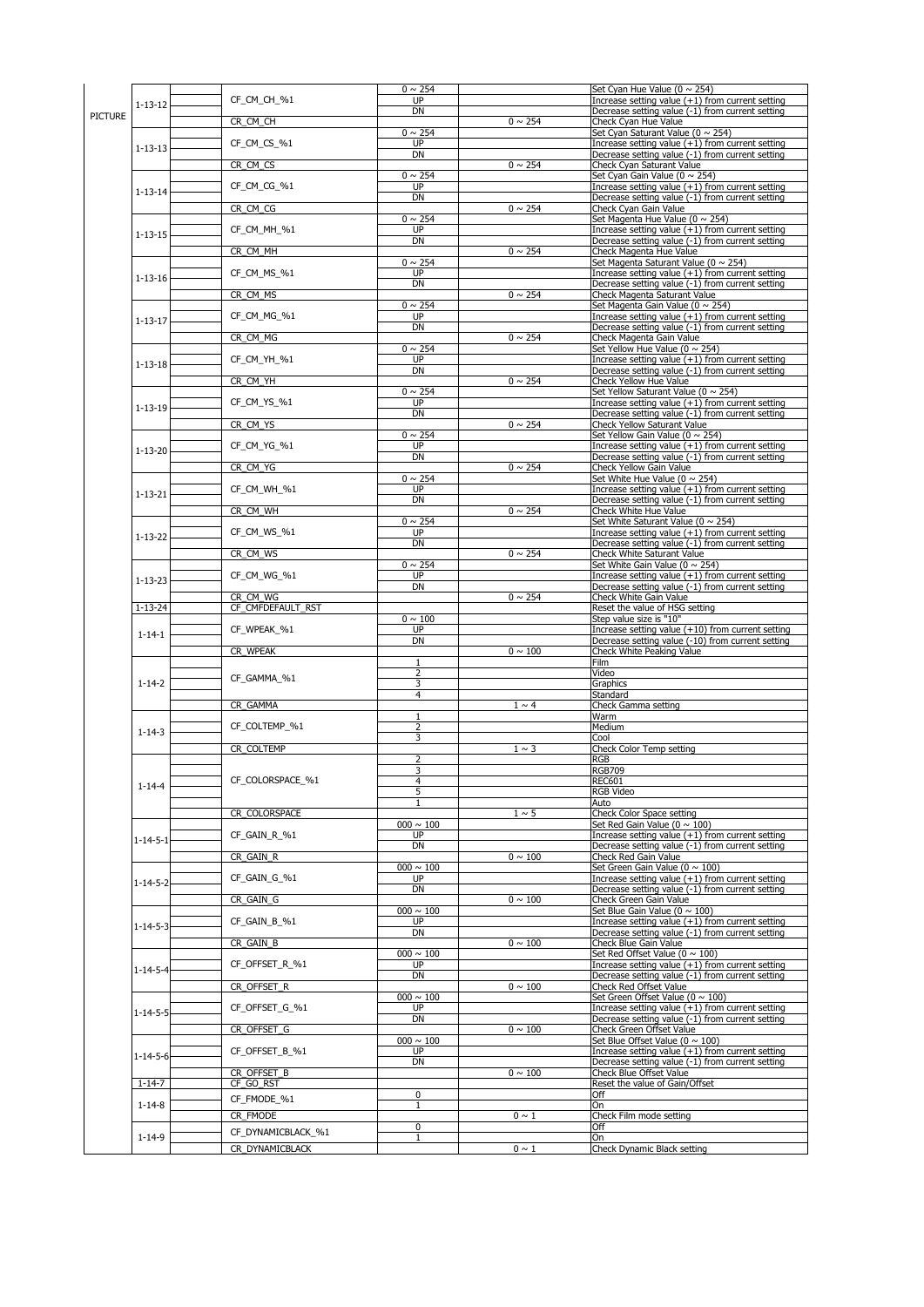|               |             | <b>COF</b>       |                   |                          |                          | Auto                                                                                                 |
|---------------|-------------|------------------|-------------------|--------------------------|--------------------------|------------------------------------------------------------------------------------------------------|
|               |             |                  |                   | $\overline{2}$           |                          | 4:3                                                                                                  |
|               | $2 - 1$     |                  | CF_ASPECT_%1      | 3                        |                          | 16:10 - EK-610U/611W                                                                                 |
| <b>OUTPUT</b> |             |                  |                   |                          |                          | 16:9 - EK-612X                                                                                       |
|               |             |                  |                   | $\overline{4}$           |                          | Native                                                                                               |
|               |             |                  | CR_ASPECT         |                          | $1 \sim 4$               | CheckAspect Ratio setting                                                                            |
|               |             |                  | CF_OVERSCAN_%1    | 0                        |                          | Off                                                                                                  |
|               | $2 - 2$     |                  |                   |                          |                          | <b>On</b>                                                                                            |
|               |             |                  | CR_OVERSCAN       |                          | $0 \sim 1$               | Check Overscan setting                                                                               |
|               |             |                  |                   | $50 \sim 400$            |                          | Set H Digital Zoom Value (50 ~ 400)                                                                  |
|               | $2 - 3$     |                  | CF_DZOOM_H_%1     | <b>UP</b>                |                          | Increase setting value (+1) from current setting                                                     |
|               |             |                  |                   | <b>DN</b>                |                          | Decrease setting value (-1) from current setting                                                     |
|               |             |                  | CR_DZOOM_H        |                          | $\overline{50} \sim 400$ | Check H Digital Zoom value                                                                           |
|               |             |                  |                   | $50 \sim 400$            |                          | Set V Digital Zoom Value (50 $\sim$ 400)                                                             |
|               | $2 - 4$     |                  | CF_DZOOM_V_%1     | <b>UP</b>                |                          | Increase setting value (+1) from current setting                                                     |
|               |             |                  |                   | <b>DN</b>                |                          | Decrease setting value (-1) from current setting                                                     |
|               |             |                  | CR_DZOOM_V        |                          | $50 \sim 400$            | Check V Digital Zoom value                                                                           |
|               |             |                  |                   | $0 \sim 100$             |                          | Set H Digital Shift Value ( $0 \sim 100$ )                                                           |
|               | $2 - 5$     |                  | CF_DSHIFT_H_%1    | <b>UP</b>                |                          | Increase setting value $(+1)$ from current setting                                                   |
|               |             |                  |                   | <b>DN</b>                |                          | Decrease setting value (-1) from current setting                                                     |
|               |             |                  | CR_DSHIFT_H       |                          | $0 \sim 100$             | Check H Digital Shift value                                                                          |
|               |             |                  |                   | $0 \sim 100$             |                          | Set V Digital Shift Value ( $0 \sim 100$ )                                                           |
|               | $2 - 6$     |                  | CF_DSHIFT_V_%1    | <b>UP</b>                |                          | Increase setting value (+1) from current setting                                                     |
|               |             |                  |                   | <b>DN</b>                |                          | Decrease setting value (-1) from current setting                                                     |
|               |             |                  | CR_DSHIFT_V       |                          | $0 \sim 100$             | Check V Digital Shift value                                                                          |
|               |             |                  |                   | $0 \sim 40$              |                          | Set H Keystone Value (0 $\sim$ 40)                                                                   |
|               | $2 - 7 - 1$ | C <sub>90</sub>  | CF_KYSTN_H_%1     | <b>UP</b>                |                          | Increase setting value $(+1)$ from current setting                                                   |
|               |             | C91              |                   | <b>DN</b>                |                          | Decrease setting value (-1) from current setting                                                     |
|               |             |                  | CR_KYSTN_H        |                          | $0 \sim 40$              | Check H Keystone value                                                                               |
|               |             | C8E              | CF_KYSTN_V_%1     | $0 \sim 40$<br><b>UP</b> |                          | Set V Keystone Value (0 ~ 40)                                                                        |
|               | $2 - 7 - 2$ | C8F              |                   | <b>DN</b>                |                          | Increase setting value (+1) from current setting<br>Decrease setting value (-1) from current setting |
|               |             |                  |                   |                          | $0 \sim 40$              |                                                                                                      |
|               |             |                  | CR_KYSTN_V        | $0 \sim 100$             |                          | Check V Keystone value<br>Set H Pincushion Value ( $0 \sim 100$ )                                    |
|               |             |                  | CF_WARP_PB_H_%1   | <b>UP</b>                |                          | Increase setting value (+1) from current setting                                                     |
|               | $2 - 7 - 3$ |                  |                   | <b>DN</b>                |                          | Decrease setting value (-1) from current setting                                                     |
|               |             |                  | CR_WARP_PB_H      |                          | $0 \sim 100$             | Check H Pincushion value                                                                             |
|               |             |                  |                   | $0 \sim 100$             |                          | Set V Pincushion Value ( $0 \sim 100$ )                                                              |
|               |             |                  | CF_WARP_PB_V_%1   | <b>UP</b>                |                          | Increase setting value (+1) from current setting                                                     |
|               | $2 - 7 - 4$ |                  |                   | <b>DN</b>                |                          | Decrease setting value (-1) from current setting                                                     |
|               |             |                  | CR_WARP_PB_V      |                          | $0 \sim 100$             | Check V Pincushion value                                                                             |
|               |             |                  |                   | 0                        |                          | Off                                                                                                  |
|               | $2 - 8 - 1$ |                  | CF_PIPMODE_%1     |                          |                          | <b>l</b> On                                                                                          |
|               |             |                  | CR_PIPMODE        |                          | $0 \sim 1$               | CheckPIP/PBP Enable setting                                                                          |
|               |             | CO <sub>5</sub>  |                   |                          |                          | <b>VGA</b>                                                                                           |
|               |             | C36              |                   | $\mathcal{D}$            |                          | <b>HDMI</b>                                                                                          |
|               |             | C33              |                   |                          |                          | Component                                                                                            |
|               | $2 - 8 - 2$ | $\overline{C38}$ | CF_PIPMAININP_%1  | 4                        |                          | <b>HDBaseT</b>                                                                                       |
|               |             | CO <sub>7</sub>  |                   | 5                        |                          | <b>CVBS</b>                                                                                          |
|               |             | C52              |                   | 6                        |                          | <b>DVI-D</b>                                                                                         |
|               |             | CR1              | CR PIPMAININP     |                          | $1 \sim 6$               | Check Main Source setting                                                                            |
|               |             |                  |                   |                          |                          | <b>VGA</b>                                                                                           |
|               |             |                  |                   | $\overline{2}$           |                          | <b>HDMI</b>                                                                                          |
|               |             |                  |                   | 3                        |                          | Component                                                                                            |
|               | $2 - 8 - 3$ |                  | CF_PIPSUBINP_%1   |                          |                          | HDBaseT                                                                                              |
|               |             |                  |                   | 5                        |                          | <b>CVBS</b>                                                                                          |
|               |             |                  |                   | 6                        |                          | <b>DVI-D</b>                                                                                         |
|               |             |                  | CR PIPSUBINP      |                          | $1 \sim 6$               | Check Sub Source setting                                                                             |
|               | $2 - 8 - 4$ |                  | CF PIPSWAP        |                          |                          | Execute PIP/PBP Swap                                                                                 |
|               |             |                  |                   |                          |                          | Small                                                                                                |
|               | $2 - 8 - 5$ |                  | CF_PIPSIZESUB_%1  | $\overline{2}$           |                          | Medium                                                                                               |
|               |             |                  |                   | 3                        |                          | Large                                                                                                |
|               |             |                  | CR PIPSIZESUB     |                          | $1 \sim 3$               | Check PIP Size setting                                                                               |
|               |             |                  |                   |                          |                          | PBP, Main Left                                                                                       |
|               |             |                  |                   | C                        |                          | PBP, Main Top                                                                                        |
|               |             |                  |                   |                          |                          | PBP, Main Right                                                                                      |
|               |             |                  | CF_PIPPOSITION_%1 | 4                        |                          | PBP, Main Bottom                                                                                     |
|               | $2 - 8 - 6$ |                  |                   | 5                        |                          | PIP-Bottom Right                                                                                     |
|               |             |                  |                   | 6                        |                          | PIP-Bottom Left                                                                                      |
|               |             |                  |                   | $\overline{\phantom{a}}$ |                          | PIP-Top Left                                                                                         |
|               |             |                  |                   | 8                        |                          | PIP-Top Right                                                                                        |
|               |             |                  | CR PIPPOSITION    |                          | $1\sim 8$                | Check Layout setting                                                                                 |
|               |             |                  |                   | <b>ENG</b>               |                          | English                                                                                              |
|               |             |                  |                   | <b>FRA</b>               |                          | French                                                                                               |
|               |             |                  |                   | <b>ESP</b>               |                          | Spanish                                                                                              |
|               |             |                  |                   | <b>DEU</b>               |                          | German                                                                                               |
|               | $3 - 1$     |                  | CF_LANG_%1        | <b>ITA</b>               |                          | Italian                                                                                              |
|               |             |                  |                   | <b>RUS</b>               |                          | Russian                                                                                              |
|               |             |                  |                   | <b>SCH</b>               |                          | <b>Chinese Simpified</b>                                                                             |
|               |             |                  |                   | <b>JPN</b>               |                          | Japanese                                                                                             |
|               |             |                  |                   | <b>KOR</b>               |                          | Korean                                                                                               |
|               |             |                  | CR_LANG           |                          | <b>ENG, FRA, </b>        | Check Language setting                                                                               |
|               |             |                  |                   | $\overline{0}$           |                          | Off                                                                                                  |
|               | $3 - 2$     |                  | CF_CEIL_%1        |                          |                          | <b>On</b>                                                                                            |
|               |             |                  |                   | $\overline{2}$           |                          | Auto                                                                                                 |
|               |             |                  | CR_CEIL           |                          | $0 \sim 2$               | <b>Check Ceiling setting</b>                                                                         |
|               |             |                  | CF_REAR_%1        | 0                        |                          | Off                                                                                                  |
|               | $3 - 3$     |                  |                   |                          |                          | lOn                                                                                                  |
|               |             |                  | CR_REAR           |                          | $0 \sim 1$               | Check Rear setting                                                                                   |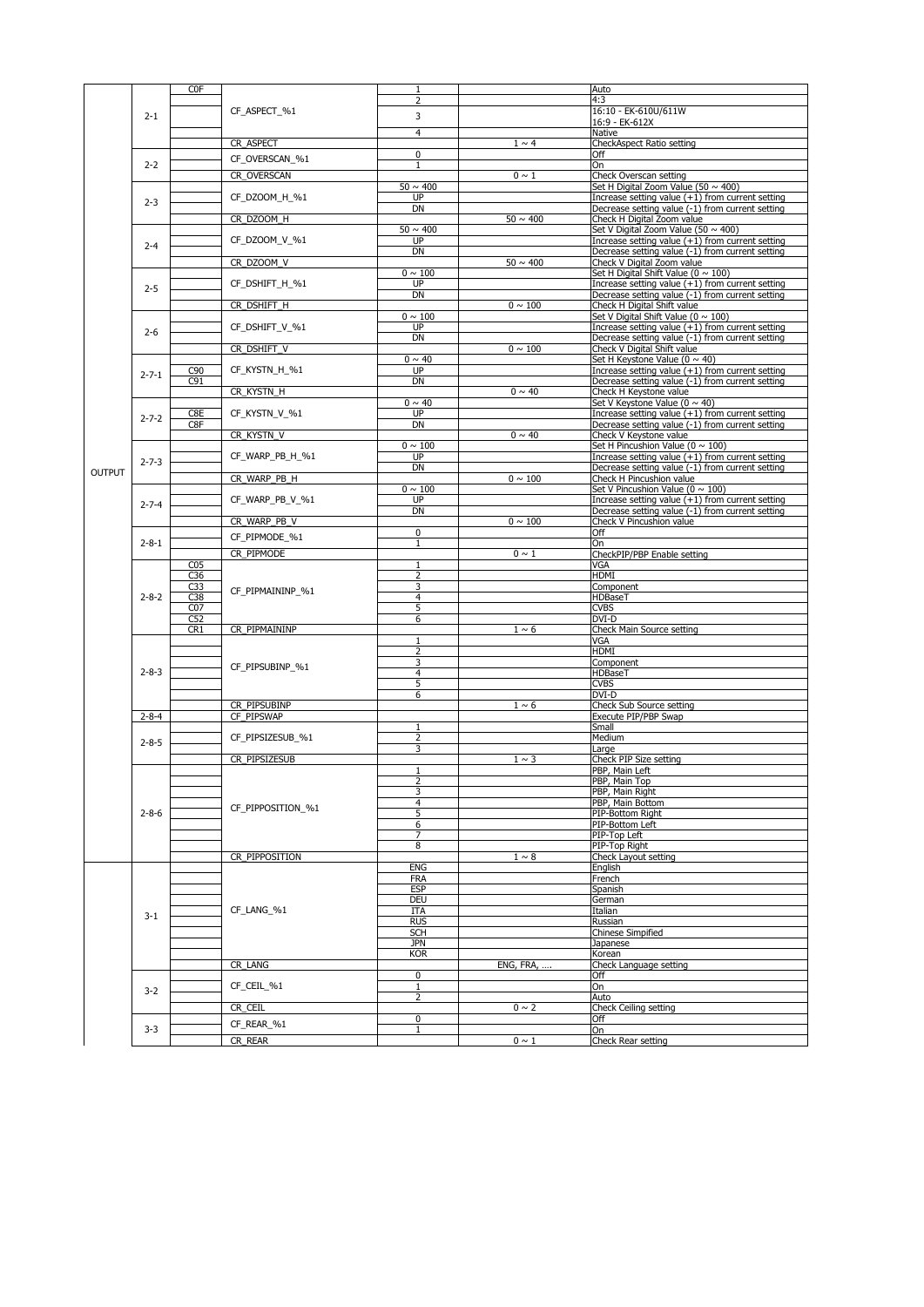|              |                 | C <sub>4</sub> B |                          |                        |                   | Focus in - motor go step                 |
|--------------|-----------------|------------------|--------------------------|------------------------|-------------------|------------------------------------------|
|              |                 | C <sub>4</sub> D |                          |                        |                   | Focus in - motor run                     |
|              | $3 - 4 - 1$     | C <sub>4</sub> A |                          |                        |                   | Focus out - motor go step                |
|              |                 | C <sub>4</sub> C |                          |                        |                   | Focus out - motor run                    |
|              |                 | C46              |                          |                        |                   | Zoom in - motor go step                  |
|              |                 | C48              |                          |                        |                   | Zoom in - motor run                      |
|              | $3 - 4 - 2$     |                  |                          |                        |                   |                                          |
|              |                 | C47              |                          |                        |                   | Zoom out - motor go step                 |
|              |                 | C49              |                          |                        |                   | Zoom out - motor run                     |
|              |                 | C <sub>5</sub> D |                          |                        |                   | Left shift up - motor go step            |
|              |                 | C63              |                          |                        |                   | Left shift up - motor run                |
|              |                 | C <sub>5</sub> E |                          |                        |                   | Left shift down - motor go step          |
|              | $3 - 4 - 3$     | C64              |                          |                        |                   | Left shift down - motor run              |
|              |                 | C60              |                          |                        |                   | Left shift right - motor go step         |
|              |                 | C66              |                          |                        |                   | Left shift right - motor run             |
|              |                 | C5F              |                          |                        |                   | Left shift left - motor go step          |
|              |                 | C65              |                          |                        |                   | Left shift left - motor run              |
|              | $3 - 4 - 4$     | C61              |                          |                        |                   | <b>Execute Lens Calibration</b>          |
|              |                 |                  | CF_LENSLOCK_%1           | $\boldsymbol{0}$       |                   | <b>No</b>                                |
|              | $3 - 4 - 5$     |                  |                          |                        |                   | Yes                                      |
|              |                 |                  | CR_LENSLOCK              | $0 \sim 1$             |                   | Check Lens Lock setting                  |
|              | $3-5$           |                  | CF_MENUTRANS_%1          | $0 \sim 9$             |                   | Set Menu Transparency value $(0 \sim 9)$ |
|              |                 |                  | <b>CR_MENUTRANS</b>      |                        | $0 \sim 9$        | Check Menu Transparency setting          |
|              |                 |                  |                          | $\boldsymbol{0}$       |                   | Off                                      |
| <b>SETUP</b> | $3 - 6$         |                  | $CF_DISP_%1$             | $\mathbf{1}$           |                   | On                                       |
|              |                 |                  | CR DISP                  |                        | $0 \sim 1$        | <b>Check Show Messages setting</b>       |
|              |                 |                  |                          |                        |                   | Execute PIN Protect with code.           |
|              | $3 - 7 - 1$     |                  | CF_PJPINCODE_%1          | $00000 \sim 99999$     |                   | (PIN Protect function is toggled.)       |
|              |                 |                  |                          | $\frac{9}{61}$ Old PIN |                   | Change PIN CODE setting                  |
|              | $3 - 7 - 2$     |                  | CF_PJPINCODECHANGE_%1_%2 | $%2=$ New PIN          |                   | $(\%1 =$ Current PIN Code,               |
|              |                 |                  |                          | $(00000 \sim 99999)$   |                   | $\%$ 2 = New PIN Code)                   |
|              |                 |                  |                          | $\boldsymbol{0}$       |                   | <b>Off</b>                               |
|              | $3 - 8 - 1 - 1$ |                  | CF DHCP %1               | $\mathbf{1}$           |                   | On                                       |
|              |                 |                  | CR DHCP                  |                        | $0 \sim 1$        | <b>Check LAN DHCP setting</b>            |
|              |                 |                  | CF_IPADDRESS_%1          | XXX.XXX.XXX.XXX        |                   | <b>Set LAN IP Address</b>                |
|              | $3 - 8 - 1 - 2$ |                  | <b>CR IPADDRESS</b>      |                        | XXX.XXX.XXX.XXX   | Check LAN IP Address setting             |
|              |                 |                  | CF SUBNET %1             | XXX.XXX.XXX.XXX        |                   | <b>Set LAN Subnet setting</b>            |
|              | $3 - 8 - 1 - 3$ |                  | CR_SUBNET                |                        | XXX.XXX.XXX.XXX   | <b>Check LAN Subnet setting</b>          |
|              |                 |                  | CF GATEWAY %1            | XXX.XXX.XXX.XXX        |                   | Set LAN Gateway setting                  |
|              | $3 - 8 - 1 - 4$ |                  | CR_GATEWAY               |                        | XXX.XXX.XXX.XXX   | <b>Check LAN Gateway setting</b>         |
|              | $3 - 8 - 1 - 5$ |                  | <b>CR MACADDRESS</b>     |                        | XX-XX-XX-XX-XX-XX | <b>Check LAN MAC Adress setting</b>      |
|              | $3 - 8 - 1 - 6$ |                  | CF LANSETAPPLY           |                        |                   | Save LAN setting                         |
|              | $3 - 8 - 2 - 1$ |                  | CF_WLAN_%1               |                        |                   | Set WLAN Enable                          |
|              |                 |                  | CF_WLAN_STARTIP_%1       | XXX.XXX.XXX.XXX        |                   | <b>Set WLAN Start IP Address</b>         |
|              | $3 - 8 - 2 - 2$ |                  | CR_WLAN_STARTIP          |                        | XXX.XXX.XXX.XXX   | Check WLAN Start IP Address setting      |
|              |                 |                  | CF WLAN ENDIP %1         | XXX.XXX.XXX.XXX        |                   | <b>Set WLAN End IP Address</b>           |
|              | $3 - 8 - 2 - 3$ |                  | CR_WLAN_ENDIP            |                        | XXX.XXX.XXX.XXX   | Check WLAN End IP Address setting        |
|              |                 |                  | CF WLAN SUBNET %1        | XXX.XXX.XXX.XXX        |                   | <b>Set WLAN Subnet setting</b>           |
|              | $3 - 8 - 2 - 4$ |                  | CR_WLAN_SUBNET           |                        | XXX.XXX.XXX.XXX   | <b>Check WLAN Subnet setting</b>         |
|              |                 |                  | CF WLAN GATEWAY %1       | XXX.XXX.XXX.XXX        |                   | <b>Set WLAN Gateway setting</b>          |
|              | $3 - 8 - 2 - 5$ |                  | CR WLAN GATEWAY          |                        | XXX.XXX.XXX.XXX   | Check WLAN Gateway setting               |
|              | $3 - 8 - 2 - 6$ |                  | CR WLAN MACADDRESS       |                        | XX-XX-XX-XX-XX-XX | <b>Check WLAN MAC Adress setting</b>     |
|              | $3 - 8 - 2 - 7$ |                  | CR_WLAN_SSID             |                        |                   | Check WLAN SSID setting                  |
|              | $3 - 8 - 3 - 1$ |                  | CR_NET_PJNAME            |                        |                   | Check Network PJ Name setting            |
|              | $3 - 8 - 3 - 2$ |                  | CF NET RESET             |                        |                   | <b>Restart Network</b>                   |
|              | $3 - 8 - 3 - 3$ |                  | CF NET FACTORY RESET     |                        |                   | <b>Factory Reset Network setting</b>     |
|              |                 |                  |                          | $\mathbf 1$            |                   | 9600                                     |
|              |                 |                  |                          | $\overline{2}$         |                   | 14400                                    |
|              |                 |                  |                          | 3                      |                   | 19200                                    |
|              | $3 - 8 - 4$     |                  | CF BAUDRATE %1           | $\overline{4}$         |                   | 38400                                    |
|              |                 |                  |                          | 5                      |                   | 57600                                    |
|              |                 |                  |                          | 6                      |                   | 115200                                   |
|              |                 |                  | CR BAUDRATE              |                        | $1 \sim 6$        | Check Serial Port Baud Rate setting      |
|              |                 |                  | CF PJIRADDRESS %1        | $0 \sim 9$             |                   | Set Projector Address                    |
|              | $3 - 8 - 5$     |                  | CR_PJIRADDRESS           |                        | $0 \sim 9$        | <b>Check Projector Address setting</b>   |
|              |                 |                  |                          | $\mathbf 0$            |                   | Off                                      |
|              | $4 - 1$         |                  | CF_AUTOSRC_%1            | $\mathbf 1$            |                   | <b>On</b>                                |
|              |                 |                  | CR_AUTOSRC               |                        | $0 \sim 1$        | <b>Check Auto Source setting</b>         |
|              |                 |                  |                          | 0                      |                   | Off                                      |
|              | $4 - 2$         |                  | CF_ALTITUDE_%1           | $\mathbf{1}$           |                   | <b>On</b>                                |
|              |                 |                  | CR_ALTITUDE              |                        | $0 \sim 1$        | Check High Altitude setting              |
|              |                 |                  |                          | $\boldsymbol{0}$       |                   | Off                                      |
|              |                 |                  |                          |                        |                   | Grid                                     |
|              |                 |                  |                          | $\overline{2}$         |                   | Red                                      |
|              |                 |                  |                          | 3                      |                   | Green                                    |
|              |                 |                  | CF_TESTPAT_%1            | $\overline{4}$         |                   | <b>Blue</b>                              |
|              | $4 - 3$         |                  |                          | 5                      |                   | Yellow                                   |
|              |                 |                  |                          | 6                      |                   | Magenta                                  |
|              |                 |                  |                          | $\overline{7}$         |                   | Cyan                                     |
|              |                 |                  |                          | 8                      |                   | White                                    |
|              |                 |                  |                          | 9                      |                   | <b>Black</b>                             |
|              |                 |                  | CR_TESTPAT               |                        | $0 \sim 9$        | <b>Check Test Pattern setting</b>        |
|              |                 |                  |                          |                        |                   | Logo                                     |
|              |                 |                  | CF_BACKGND_%1            | $\overline{2}$         |                   | <b>Blue</b>                              |
|              | $4 - 4$         |                  |                          | 3                      |                   | <b>Black</b>                             |
|              |                 |                  |                          | $\overline{4}$         |                   | White                                    |
|              |                 |                  | CR_BACKGND               |                        | $1 \sim 4$        | Check Background color setting           |
|              |                 |                  |                          |                        |                   | <b>Blank Screen</b>                      |
|              |                 |                  | CF_HOTKEY_%1             | $\overline{2}$         |                   | <b>Aspect Ratio</b>                      |
|              | $4 - 5$         |                  |                          | 3                      |                   | <b>Freeze Screen</b>                     |
|              |                 |                  |                          | $\overline{4}$         | $1 \sim 4$        | Overscan<br>Check Hot-Key setting        |
|              |                 |                  | CR_HOTKEY                |                        |                   |                                          |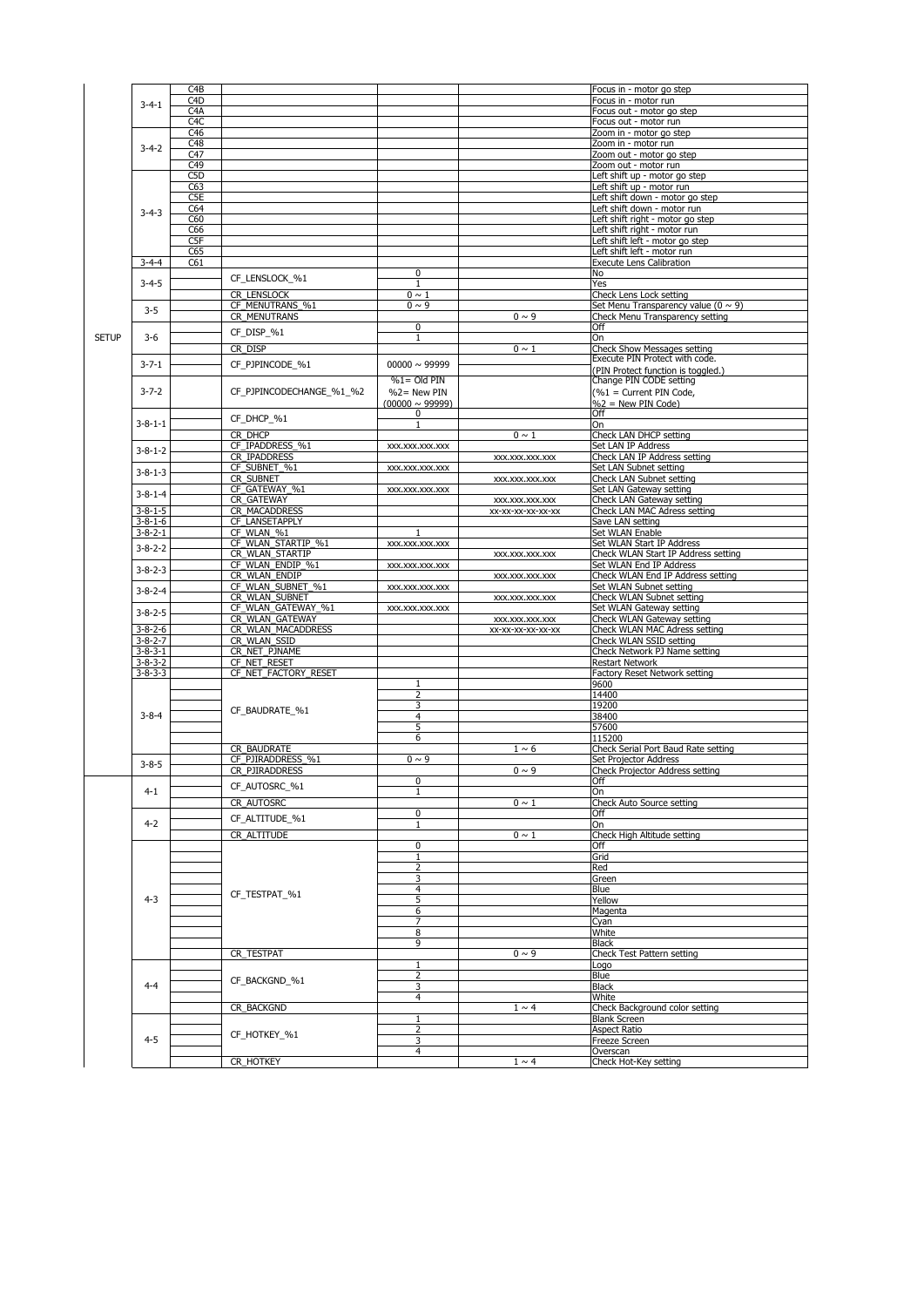|               |              |                 | CF_ECONETWORK_%1      |                |                                   | 0.5W mode                                |
|---------------|--------------|-----------------|-----------------------|----------------|-----------------------------------|------------------------------------------|
|               | $4 - 6 - 1$  |                 |                       | $\mathbf 0$    |                                   | Communication mode                       |
|               |              |                 | <b>CR ECONETWORK</b>  |                | $0 \sim 1$                        | Check Stand-by Network setting           |
|               |              | C <sub>29</sub> | CF_AUTOPOWERON_%1     | $\mathbf 0$    |                                   | Off                                      |
|               | $4 - 6 - 2$  | C28             |                       | $\mathbf{1}$   |                                   | On                                       |
|               |              |                 | CR AUTOPOWERON        |                | $0 \sim 1$                        | Check Direct Power On setting            |
|               |              |                 |                       | $\mathbf 0$    |                                   | <b>No</b>                                |
|               |              |                 |                       |                |                                   | 5 Mins                                   |
|               |              |                 |                       | $\overline{2}$ |                                   | 10 Mins                                  |
|               | $4 - 6 - 3$  |                 | CF_AUTOPOWEROFF_%1    | 3              |                                   | 15 Mins                                  |
| <b>OPTION</b> |              |                 |                       | 4              |                                   | 20 Mins                                  |
|               |              |                 |                       | 5              |                                   | 25 Mins                                  |
|               |              |                 |                       | 6              |                                   | 30 Mins                                  |
|               |              |                 | CR AUTOPOWEROFF       |                | $0 \sim 6$                        | <b>Check Auto Power Off setting</b>      |
|               |              |                 |                       | $\mathbf 0$    |                                   | <b>No</b>                                |
|               |              |                 | CF SLEEP %1           |                |                                   | 2 Hours                                  |
|               | $4 - 6 - 4$  |                 |                       | $\overline{2}$ |                                   | 4 Hours                                  |
|               |              |                 |                       | 3              |                                   | 6 Hours                                  |
|               |              |                 | CR_SLEEP              |                | $0 \sim 3$                        | <b>Check Sleep Timer setting</b>         |
|               |              |                 | CF_AUTOLAMPCONTROL_%1 |                |                                   | <b>Constant Power</b>                    |
|               | $4 - 7 - 1$  |                 |                       | $\overline{2}$ |                                   | Eco Mode                                 |
|               |              |                 | CR_AUTOLAMPCONTROL    |                | $1 \sim 2$                        | <b>Check Light Source Mode</b>           |
|               | $4 - 7 - 2$  |                 | CF_LAMPPOWER_%1       | $0 \sim 10$    |                                   | Set Constant Power value ( $0 \sim 10$ ) |
|               |              |                 | <b>CR LAMPPOWER</b>   |                | $0 \sim 10$                       | <b>Check Constant Power setting</b>      |
|               | $4 - 7 - 3$  |                 | CR PJTIME             |                |                                   | <b>Check Total Projector Hours</b>       |
|               | $4 - 7 - 4$  | CR <sub>3</sub> |                       |                |                                   | <b>Check Lamp Hours</b>                  |
|               | $4 - 7 - 5$  |                 | CF LAMP1HOUR RESET    |                |                                   | Reset Lamp usage Hour                    |
|               | $4 - 8 - 1$  |                 | CR MODELNAME          |                |                                   | <b>Check Model Name</b>                  |
|               | $4 - 8 - 2$  |                 | <b>CR SERIALNO</b>    |                |                                   | <b>Check Serial Number</b>               |
|               | $4 - 8 - 3$  |                 | CR_NRESOLUTION        |                |                                   | <b>Check Native Resolution</b>           |
|               | $4 - 8 - 4$  |                 | CR_SWVER              |                |                                   | <b>Check Software Version</b>            |
|               | $4 - 8 - 5$  | CR1             |                       |                |                                   | Check Main Input source                  |
|               | $4 - 8 - 6$  |                 | CR RESOLUTION         |                |                                   | <b>Check Main Resolution</b>             |
|               | $4 - 8 - 7$  |                 | CR_SYSTEM             |                |                                   | <b>Check Main Signal Format</b>          |
|               | $4 - 8 - 8$  |                 | CR_PIXELCLK           |                |                                   | <b>Check Main Pixel Clock</b>            |
|               | $4 - 8 - 9$  |                 |                       |                | $\frac{9}{61}$ %2                 |                                          |
|               | $4 - 8 - 10$ |                 | <b>CR REFRESH</b>     |                | $(\%1 = H$ freq. $\%2 = V$ freq.) | Check Main H/V Refresh Rate              |
|               | $4 - 8 - 11$ |                 | CR_PIPSUBINP          |                |                                   | Check Sub Input source                   |
|               | $4 - 8 - 12$ |                 | CR SUB RESOLUTION     |                |                                   | <b>Check Sub Resolution</b>              |
|               | $4 - 8 - 13$ |                 | CR SUB SYSTEM         |                |                                   | <b>Check Sub Signal Format</b>           |
|               | $4 - 8 - 14$ |                 | CR SUB PIXELCLK       |                |                                   | <b>Check Sub Pixel Clock</b>             |
|               | $4 - 8 - 15$ |                 |                       |                | %1%2                              |                                          |
|               | $4 - 8 - 16$ |                 | CR_SUB_REFRESH        |                | $(%1 = H freq. %2 = V freq.)$     | Check Sub H/V Refresh Rate               |
|               | $4 - 8 - 17$ |                 | CR AUTOLAMPCONTROL    |                |                                   | <b>Check Light Source Mode</b>           |
|               | $4 - 8 - 18$ |                 | CR PJTIME             |                |                                   | <b>Check Total Projector Hours</b>       |
|               | $4 - 8 - 19$ |                 | <b>CR ECONETWORK</b>  |                |                                   | Check Stand-by Network setting           |
|               | $4 - 8 - 20$ |                 | CR IPADDRESS          |                |                                   | <b>Check LAN IP Address setting</b>      |
|               | $4 - 8 - 21$ |                 | CR_DHCP               |                |                                   | Check LAN DHCP setting                   |
|               | $4 - 9$      |                 | CF_FACTORY_RESET      |                |                                   | <b>Execute Factory Reset</b>             |
|               |              |                 |                       |                |                                   |                                          |

|       | $A-1$ | C <sub>00</sub> |             | Power On                                                                                              |
|-------|-------|-----------------|-------------|-------------------------------------------------------------------------------------------------------|
|       | $A-2$ | CO <sub>1</sub> |             | Power Off                                                                                             |
|       | $A-3$ | <b>COD</b>      |             | <b>Shutter Close</b>                                                                                  |
|       | $A-4$ | <b>COE</b>      |             | Shutter Open                                                                                          |
|       | $A-5$ | C43             |             | Freeze On                                                                                             |
|       | $A-6$ | C <sub>44</sub> |             | Freeze Off<br>Projector Status                                                                        |
| Other | $A-7$ | CR <sub>0</sub> |             | $1 =$ Stand-by<br>$2 = Warming Up$<br>$4 =$ Serching Source<br>$7 =$ Display Source<br>$12 =$ Cooling |
|       | $A-8$ |                 | CR_ALLPFAIL |                                                                                                       |